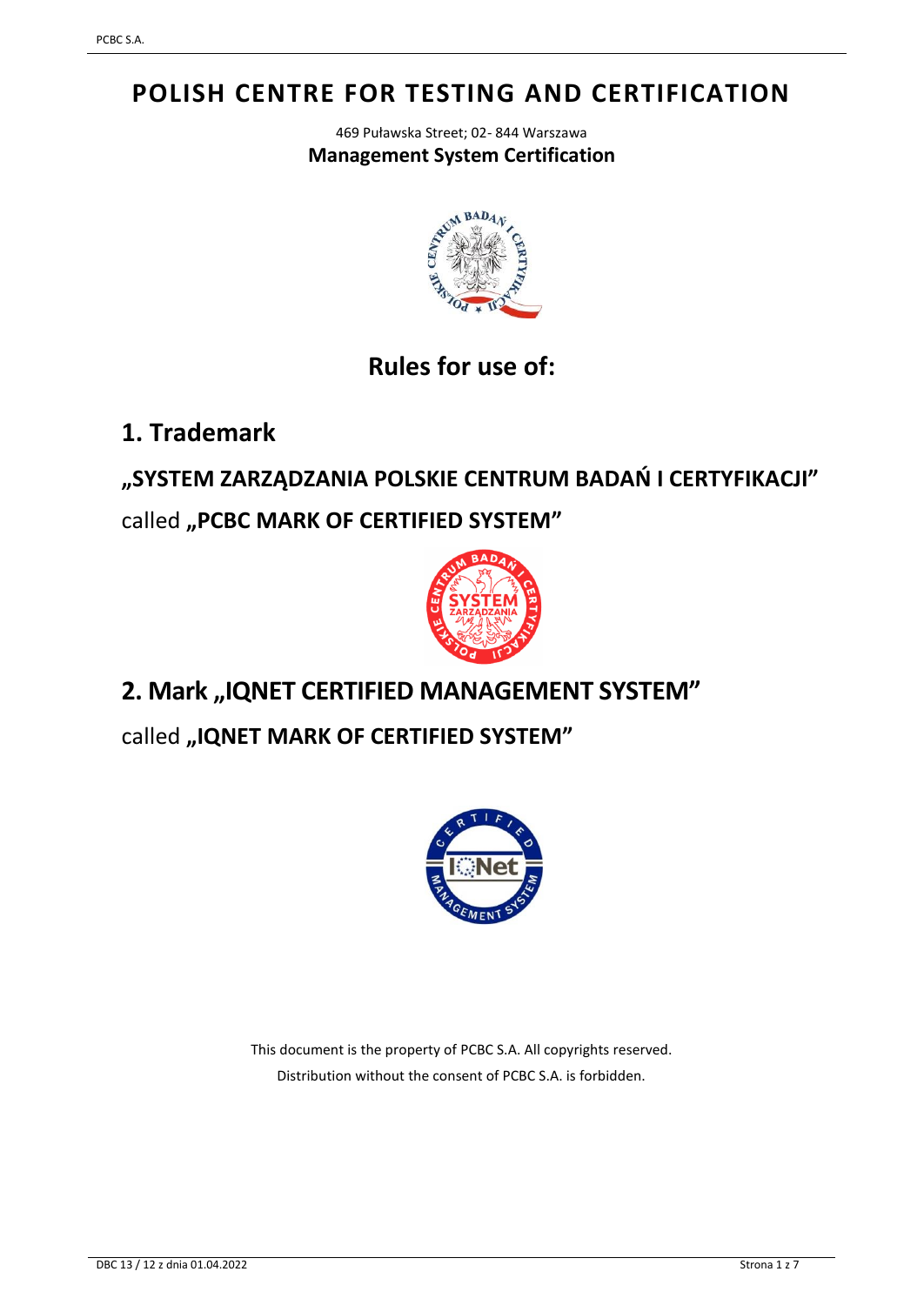#### **Contents**

- I Introduction
- II Terms and definitions
- III General provisions
- IV Format, presentation, position of marks
- V Other conditions regarding use of marks
- VI Sanctions
- VII Final provisions
- VIII Related documents

#### **Contact:**

### **If you have any questions about the marks, please contact employees of the Management System Certification**

Telephone numbers are available at [www.pcbc.gov.pl](http://www.pcbc.gov.pl/)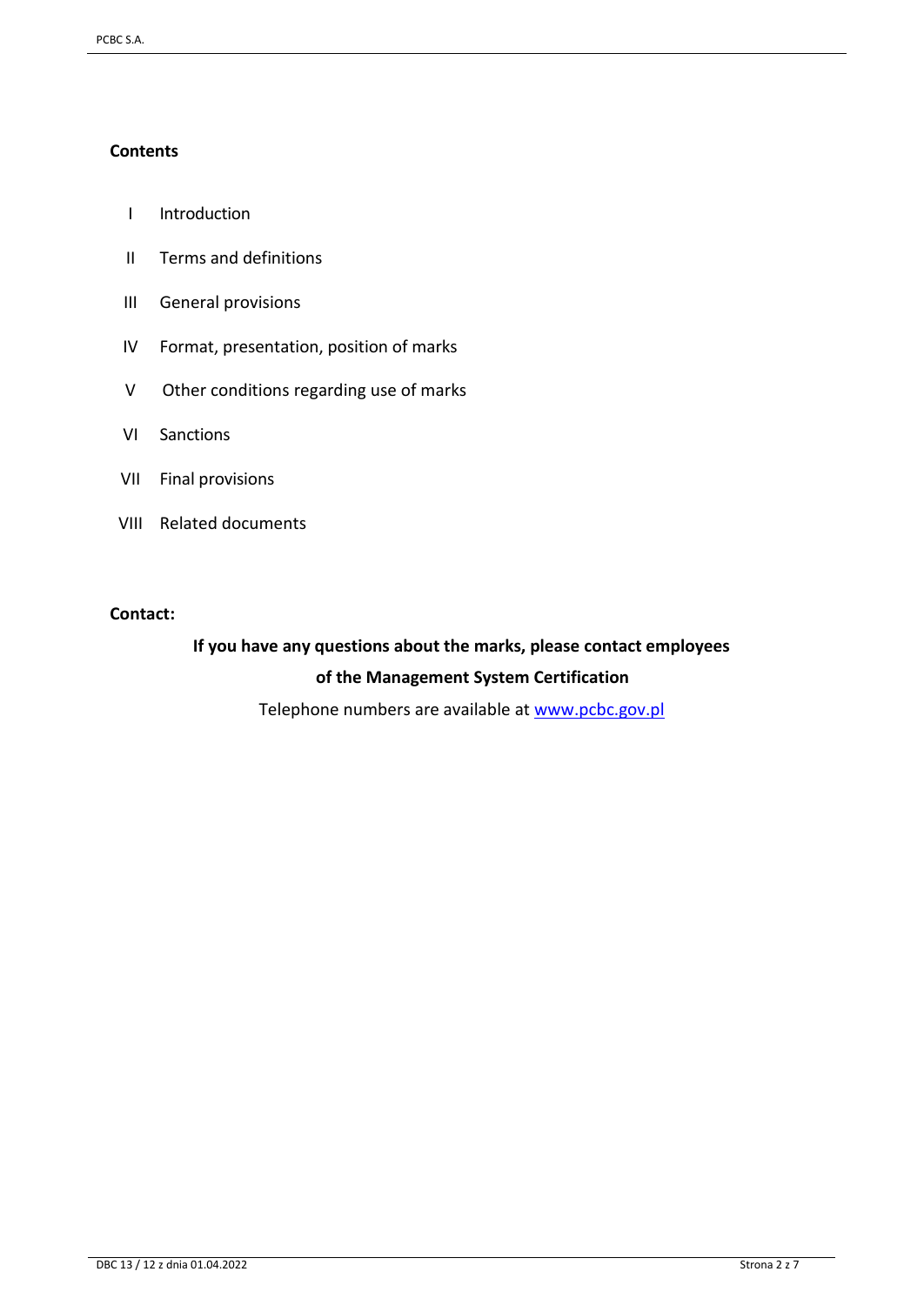#### **I. Introduction**

In this document, the Polish Centre for Testing and Certification (hereinafter referred to as PCBC) provides the conditions for Organizations certified by the PCBC within management systems/requirements to make reference to:

- 1) The PCBC mark of certified system
- 2) The IQNet mark of certified system

The aforementioned marks shall be awarded by the PCBC for use by certified Organizations.

The PCBC logo and IQNet logo are not certification symbols and can only be used by the PCBC and IQNet.

The right of the Customer/Organization to use marks specified in this point shall be confirmed in a separate agreement concluded between the Certification Body and the Customer/Organization.

#### **II. Terms and definitions**

- 1. The mark of certified system a graphic symbol referred to specific Customer systems/ requirements certified by the PCBC.
- 2. Customer or Organization an entity certified by the PCBC.
- 3. IQNet The International Certification Network.

If this document uses the term "Organization" in general meaning, the relevant provisions shall apply to the Customer and vice versa.

#### **III. General provisions** (criteria for awarding mark; manner of use of mark)

- 1. The PCBC shall have the right to transfer marks to certified Customers.
- 2. Certified Organizations shall use marks only with a name of the Organization and within the validity period of the certificate, on documents related to the area of the Organization's activity, defined in the scope of the certificate.
- 3. The Organization shall not suggest that the scope of certification refers to activities not listed on the PCBC/IQNet.
- 4. Marks shall not be used in any way to mislead the interested parties.
- 5. The certified Organization shall not state or allow to make any misleading statements related to its scope and allow the use of the certificate or any part thereof also in a misleading manner.
- 6. Marks shall not be used on laboratory test reports, calibration certificates or inspection reports or certificates.
- 7. Marks shall not be used by Organizations in a manner suggesting that they relate to a product.
- 8. Rules for use of declaration on packaging of the product or accompanying information that the Customer has implemented certified management system:
	- a) The packaging which can be removed without break down or damage of the product shall be considered to be packaging;
	- b) Information available separately or easily detachable shall be considered to be an accompanying information;
	- c) Labels identifying the product type or identification plates shall be taken into account as a part of the product.

Applied statement shall not in imply in any way, using these means, that the product, process or service has been certified. This statement shall include a reference to:

- a) identification (e.g. brand or name) of certified Customer
- b) a type of management system (e.g. quality, environmental) and applicable standard
- *c)* the certification body issuing a certificate.

*Example: "The Organization Y has implemented a management system certified by the PCBC complying requirements of X", where Y - the name of a certified Organization, X - a type of certified management system.*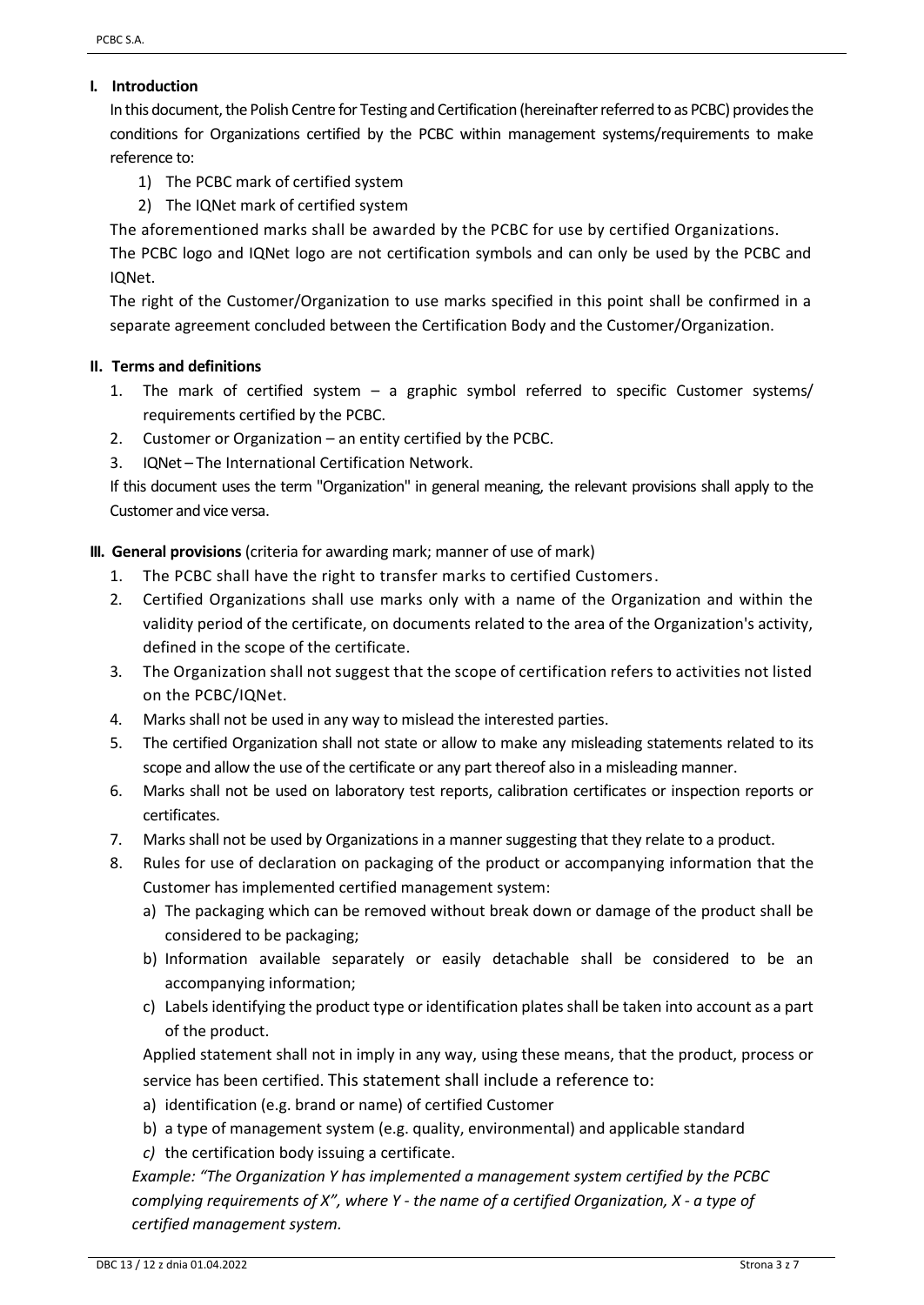- 9. Marks shall not be placed on the product, packaging of the product in a place visible to the consumer or in any other way that could be interpreted as conformity of the product.
- 10. In case of withdrawal of certification, the Organization shall be obliged to cease immediately, i.e. without additional term, using the marks in all promotional materials including the reference to certification.
- 11. In case of limitation of the scope of certification, the Organization shall be obliged to update all promotional materials.
- 12. If the scope of certification is suspended in whole or in part, the Organization shall immediately stop using the marks on commercial documents and websites during the suspension period and in relation to suspended part of the scope.
- 13. The Organization shall not refer to certification of its management system in a way suggesting that the PCBC certifies product (including service) or process.
- 14. The Organization shall not imply that certification refers to activities and sites that are not included in the scope of certification.
- 15. If the certified Organization consists of several branches/subsidiaries of which even one is not certified, the marks shall be used only by those branches/subsidiaries that are covered by the scope of certification.
- 16. The Organization shall not use its certification in any way to violate reputation of the PCBC and/or certification system and expose the PCBC to the loss of public credibility.
- 17. The Organization shall immediately stop using marks if the way they are used is considered inadmissible by the PCBC and the Organization is notified of it in writing.
- 18. Certified Organizations may use marks on documents and promotional materials only with reference to certified area specified on certificate provided that rules determined in this document are met. A term "documents and promotional materials" does not include announcements, notices, written messages affixed or presented on the products. This limitation shall also apply to appropriate packaging and promotional materials for these products.
- 19. Certified Organizations shall not place marks on promotional materials in any way to imply that a product being a promotional material is approved by the PCBC.
- 20. The mark shall not be used for purposes other than those specified in this document.
- 21. Criteria for using mark are based in particular on:
	- a) Evaluation of system documentation,
	- b) On-site audit at the Customer, i.e. assessment of the organizational and technical conditions of the Organization.

#### **IV. Format, presentation, position of marks**

- 1. The PCBC shall provide marks to Customers in CorelDraw and JPG format files.
- 2. Certified Organizations shall use mark/logo in the form, size and colour specified in this document.
- 3. Certified Organization shall base all copies of marks on the template provided by the PCBC in electronic version.
- 4. Any modification of marks, interference in colours and shape (e.g. disproportionate change of size) shall be forbidden.
- 5. Scaling of the basic dimensions of the mark by the Organization shall be permitted provided that:
	- a) The width-height ratio is maintained;
	- b) The graphic form of the mark is not distorted;
	- c) Legibility of letters is maintained.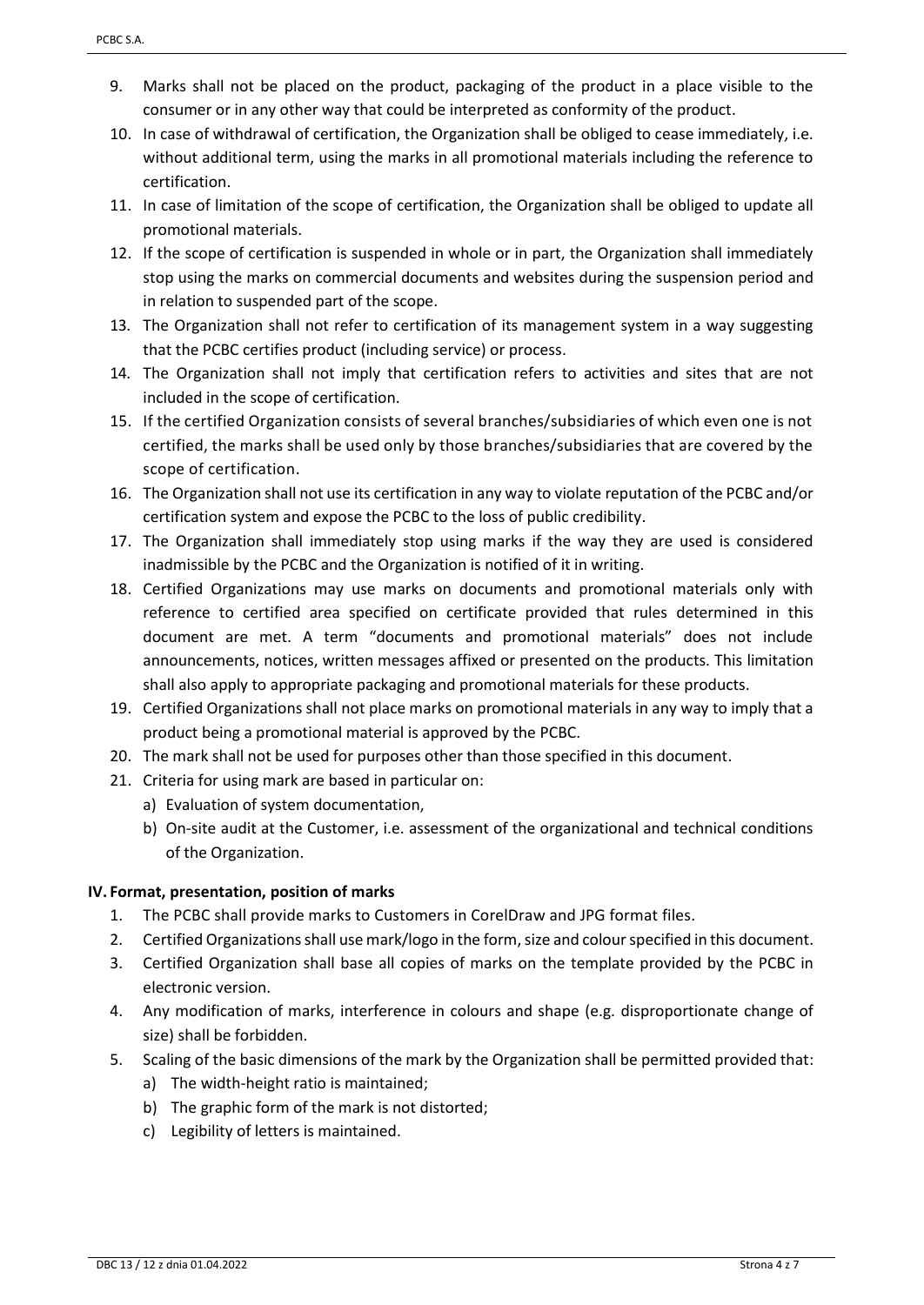#### 5.1. PCBC mark of certified system



*The number xx-xx xxxxxxx being a part of the mark is a reference number of the relevant standard. This means that the Organization has implemented a management system certified by the PCBC complying requirements of e.g. PN-EN ISO 9001:2015-10*

5.1.1. Colour specification:



5.1.2. Sign model in monochrome (black and white):



| <b>Black</b> | CO MO YO K100 |
|--------------|---------------|
|              |               |

- 5.1.3. Certified Organizations may use black and white versions of the mark only on documents that are entirely black and white. This applies in particular to scans, copies and fax documents.
- 5.1.4. The minimum diameter of the circle shall not be less than 20 mm. In justified cases, after agreeing with the owner of the mark, other dimensions of the mark are permitted.

#### 5.2. **IQNET mark of certified system**

5.2.1 Colour specification:



d) C100 M80 Y0 K0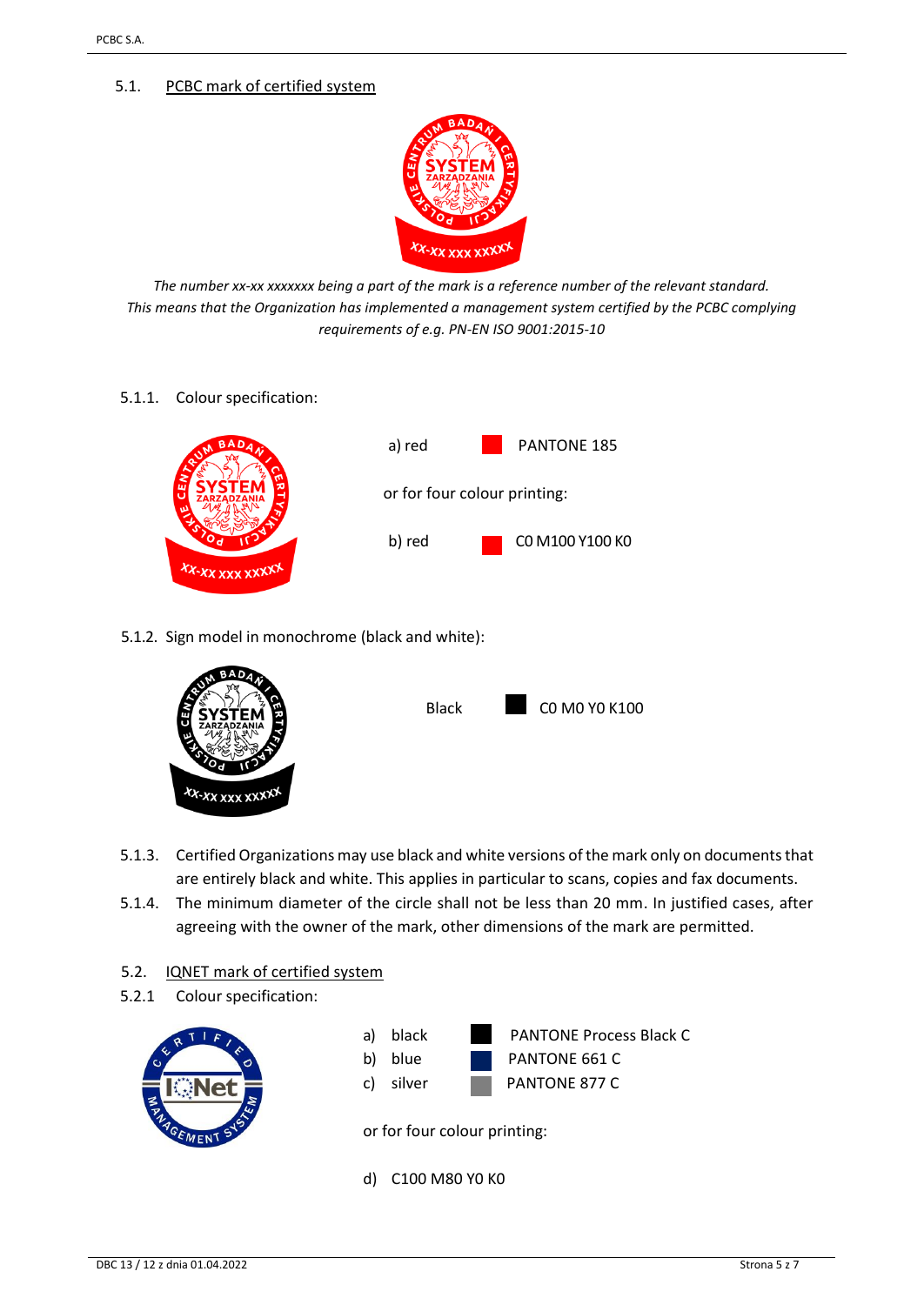- 5.2.2. IQNet mark of certified system may be used in accordance with the following rules:
	- a) with the name of the certified Organization,
	- b) with the certificate's registration number (optional),
	- c) with reference to the applicable standard,
	- d) within the validity period of the IQNet certificate,
	- e) within the certified scope/area,
	- f) without any changes,
	- g) in colours as specified by the IQNet partner; enlarging or reducing is allowed provided that the minimum diameter of the circle shall not be less than 20 mm,
	- h) on documents, advertising materials and media; when the certificate coverage/scope does not cover all activities of the Organization, a clear description of the certificate coverage/scope shall be made together with the IQNet certification mark,
	- i) on "secondary packaging" like boxes etc. used for the transportation of products (which can be considered as not reaching the end user) provided that the following text is included in a manner that makes it obvious that the text and certification mark are linked – "*(was manufactured in a plant/facility whose management system is certified as being in conformity with X", where*

*X – type of the certified management system.*

- 5.2.3. IQNet mark of certified system may not be used:
	- − on products nor on "primary packaging" (i.e. immediate packaging) or any "secondary packaging" (i.e. collective), which could reach the end user (e.g. collective packaging containing milk cartons, a box containing several packages with 500 sheets of xerographic paper, etc.).
- 5.2.4. IQNet mark shall be used together with PCBC mark of certified system. Both marks shall be of the same size.

#### **V. Other conditions regarding use of marks**

- 1. The Organization certified by the PCBC should:
	- a) Control use of PCBC mark of certified system, IQNet mark of certified system and,
	- b) undertake corrective actions in case of nonconformity,
	- c) keep a register of all complaints related to the use of marks and make it available to the PCBC.
- 2. The Organization shall not have a right to allow the use of the mark nor transfer any rights and obligations arising from this document to third parties.
- 3. The Organization shall undertake in particular to:
	- a) Immediately inform the PCBC of any attempts to violate the rules of use of the marks covered by this document,
	- b) Not to infringe the rights of third parties when using mark

#### **VI. Sanctions**

- 1. In case of abuse of the use of the mark by the Customer, the PCBC shall request the certified Organization to take appropriate action to ensure proper use of the mark and restore conformity with the criteria set out in this document, as well as proper use of the mark in the future.
- 2. In case of abuse of the PCBC mark of certified system, IQNet mark of certified systemor false and/or misleading reference to the awarded certificate, the PCBC shall take appropriate actions towards the Organization including, inter alia:
	- a) request to undertake corrective action,
	- b) suspension or withdrawal of certification,